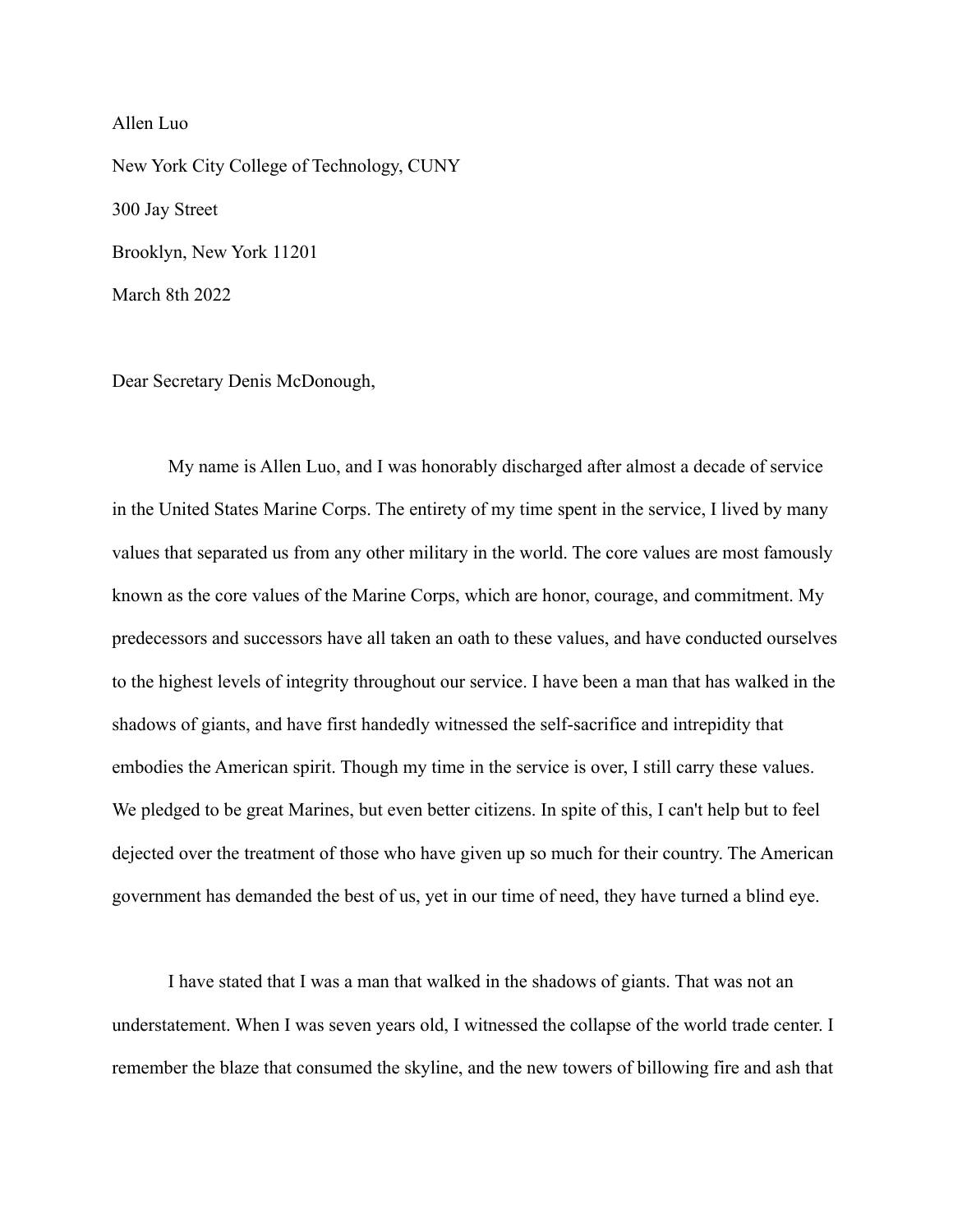had replaced the old. I also witnessed brave men and women who ran towards the inferno with hopes of saving fellow souls. I would meet individuals with that same persona in the military. Where lies the conflict is that these brave men and women would selflessly make the hard choice and risk life and limb for the sake of others, but once the work is done, they are cast to the wayside. We make these hard choices without being asked, we have lost pieces of ourselves physically and mentally, we have seen the horrors of war and death. I truly think that veterans deserve better.

The most common age when someone enlists in the military is eighteen years old. During that time, they are clothed, sheltered, fed, paid, and maintained. While it is good for those who enlist, I believe it creates a safety net that institutionalizes the individual. Those who immediately leave high school and enter an environment where they go from being provided for by parents to fending for themselves creates a dependency on the military to keep you full, healthy, and paid. When service members leave the military, this chain of dependency is broken. An individual who is now older and has relied on an entity to keep them completely sustained has to figure out who to stay afloat in the *real* world without any shelter, healthcare, or income.

I believe a solution for this matter is as simple as dedicating the last 6 months of a standard 4 year contract to transitioning into the civilian world. In these 6 months, service members will be completely detached from their parent units and attached to a transition readiness unit and focus solely on the aspect of preparing for what the end of military service entails. Their responsibility is now to become as prepared as possible to tackle the challenges that await. In this 6 month time frame service members will be registering for Veterans Affairs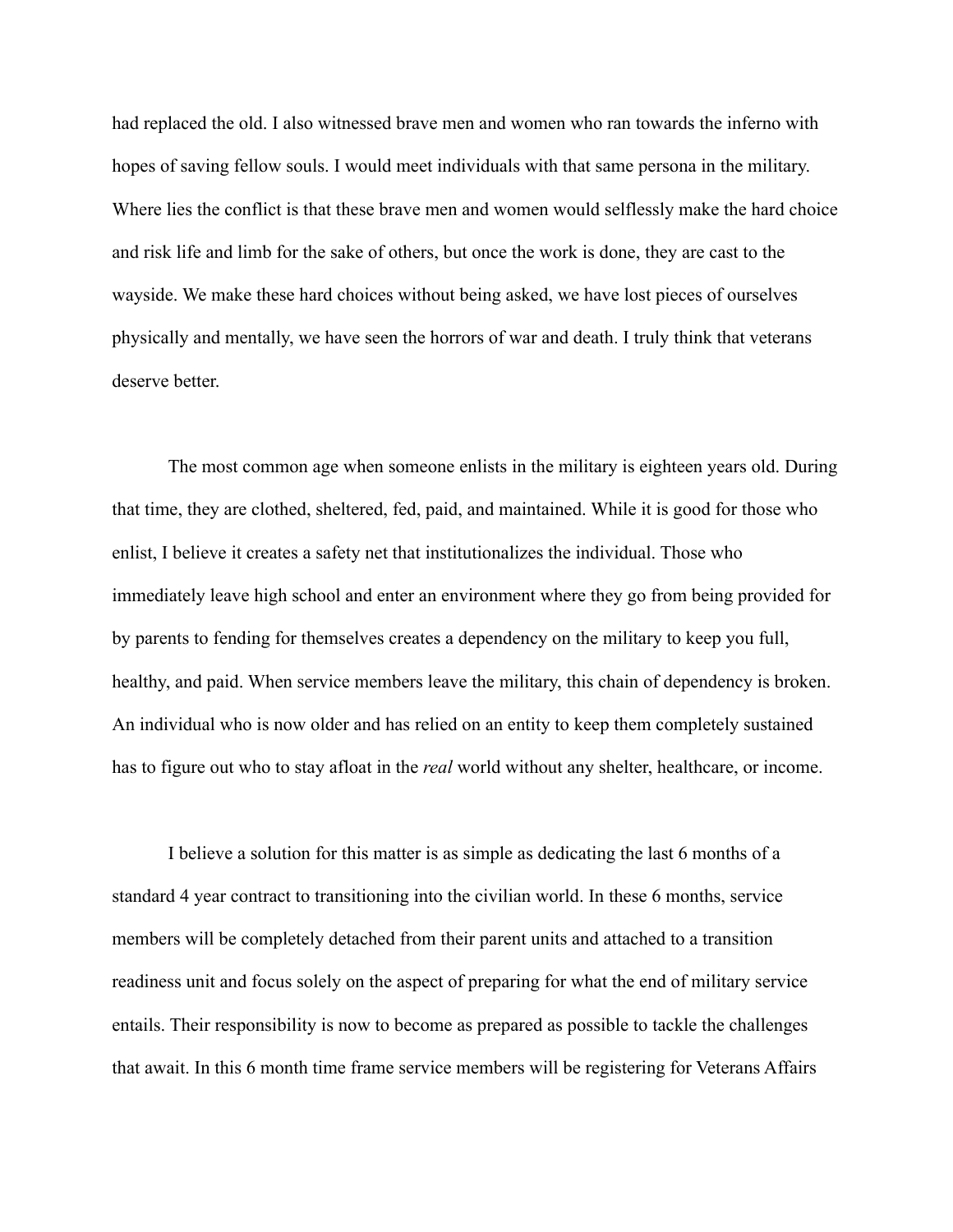healthcare services, documenting injuries sustained, learning how to apply for jobs, how to utilize education benefits, and financial readiness courses. The military already has a transition readiness program, but in my opinion this is not a sufficient enough window for a service member to be fully prepared. The current program is only a week long and does not detach that service member from his/her unit which means that they still have other commitments. This program should also offer job placement programs. Statistically, speaking veterans are highly employable given the skills and certifications, but they simply do not have the tools to market themselves correctly. I believe that extending the time and allowing service members to fully prepare will solve a lot of issues like health care post service, veteran homelessness, and veteran unemployment.

Secondly, another issue is the quality and delivery of health care that veterans receive through the Department of Veterans Affairs (VA). Although news and other media agencies have reported on the poor quality of health care the VA provides, many simply do not understand just how bad it can be. It is not uncommon to show up to an appointment and wait three to four hours before you are seen by a physician. When you actually do get to see a physician, your injuries get buried under a mountain of referrals and testing that get thrown to the wayside because it will take another month or two to get an appointment to get evaluated. This health care delivery system was so bad that in recent news, many veterans have become martyrs to highlight this issue. Recently veterans have been committing suicide in VA hospital parking lots. From 2017 to 2019, 20 veterans had committed suicide in these facility parking lots (Thibodeaux). If this doesn't shine a light at the quality of care, I don't know what will.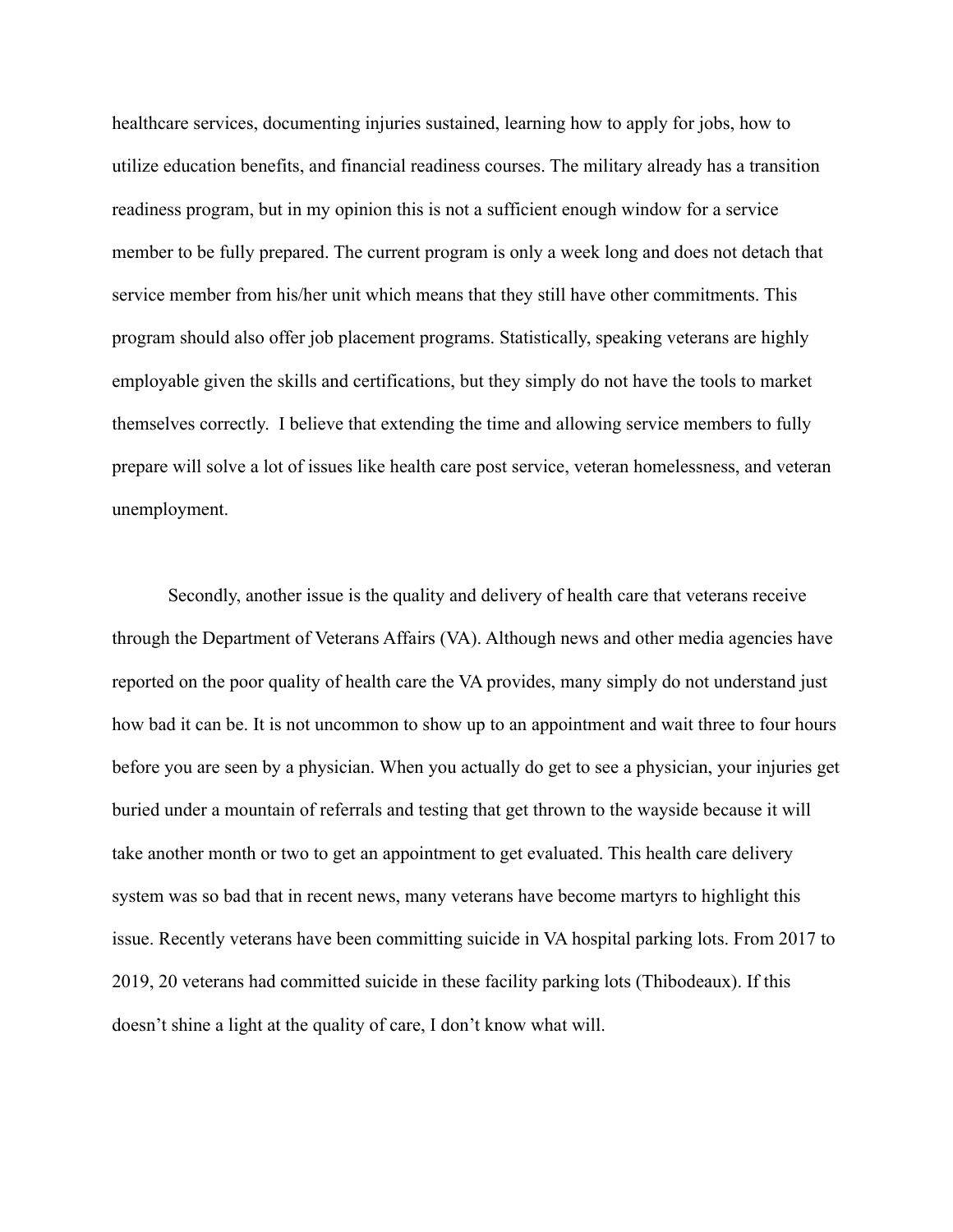I believe the best way to solve this glaring issue is if we allow veterans to choose between VA medical centers and private medical centers. Currently, to go to a private medical center you would need a mountain of paperwork pertaining to why you cannot use the VA. I believe the current process slows down delivery of healthcare and also discourages others from even trying because of the amount of time and paperwork required to even start. Simply creating an interface that allows veterans to choose in-network and out-of-network providers would benefit veterans tremendously.

Lastly, the most glaring issue that has gained notoriety amongst those who are serving and have served is veteran suicide. Although the number constantly flucuates, according to the VA, in 2019, an average 17 veterans would commit suicide a day (VA). That number is unacceptable. We demand the best from service members when we fight these wars, but when they return, we often forget about their sacrifices and pains. Every resource provided by the VA feels like a check in the box hotline for mental health and the first step of intervention from psychologists/psychiatrists is to medicate those who experience mental health issues. Veterans often become substance abusers and addicts because of this. I believe every service member that has deployed should be required to complete a psychological evaluation before leaving the military. Those who haven't deployed but still feel the effects of mental health can also opt-in for an evaluation. If diagnosed, I believe the last step should be to medicate after exhausting multiple options and therapies. Again, I feel that veterans should not be confined to the resources that are provided by the VA healthcare system. Sometimes people can't connect to a certain counselor, but that shouldn't mean the end of the line for their mental health. Routine mental health checks should also be conducted with those affected until favorable results are achieved.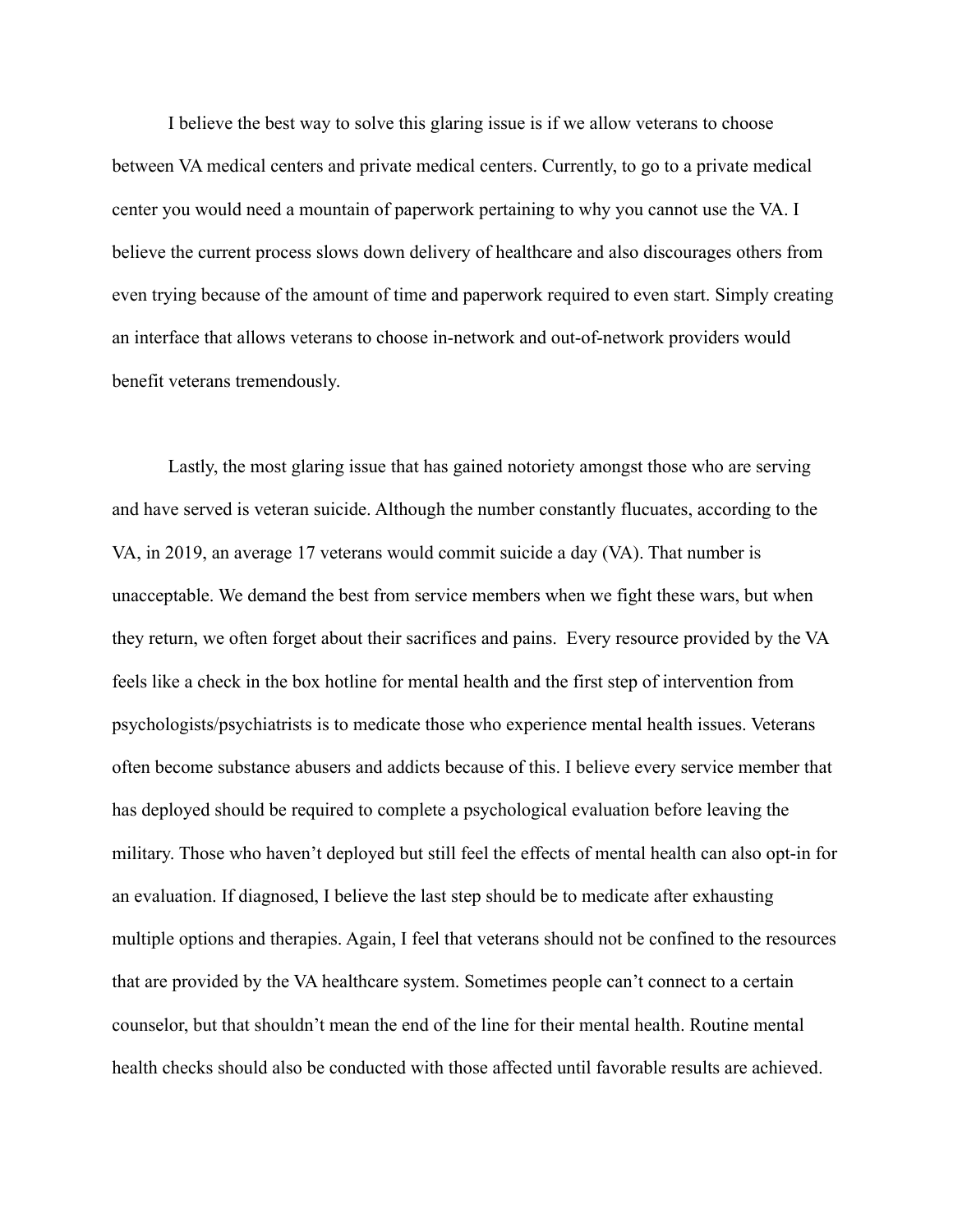Programs that offer mental breaks like retreats should also be available. This solution might not answer all the problems in front of us, but it sure is a start.

In the last two decades, America has been at war. Sometimes during self-reflection, I always ask myself, "Was it all worth it?" I never think about all the good I've done, instead I think about the people we lost, the birthdays we missed, the sleepless nights, the aches and pains. I can't help but to feel that it wasn't worth it. Witnessing the complete disregard for those who volunteered for a cause that we thought was greater than ourselves, only to return home and see that we were just a cog in the machine is quite disheartening. I don't believe in handouts, but I believe that we all have an obligation to take care of those who fight our wars. This is the price of war, and if we can't afford it, we shouldn't be asking people to fight them.

> Sincerely, Sergeant Allen Luo United States Marine Corps Veteran